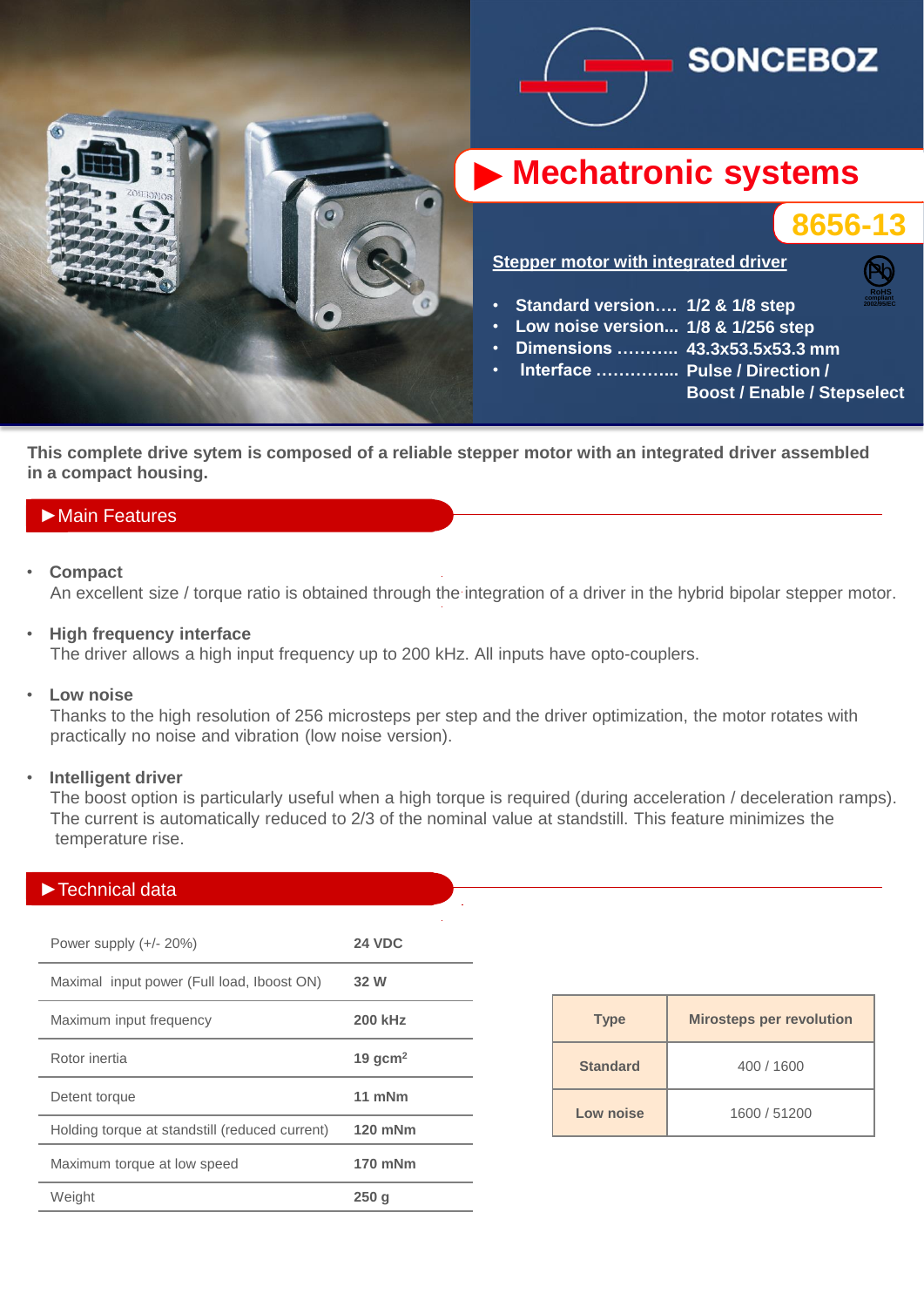#### ►Dimensions

*Drawing not to scale. All dimensions in mm.*





## ►Thermal and torque characteristics



· Max duty cycle vs temperature range



Values obtained with the motor screwed on an aluminum plate (dimensions 150 x 150 x 6 mm)

*Special requirements upon customer specifications. Right to change reserved. <2.0>*

**SONCEBOZ**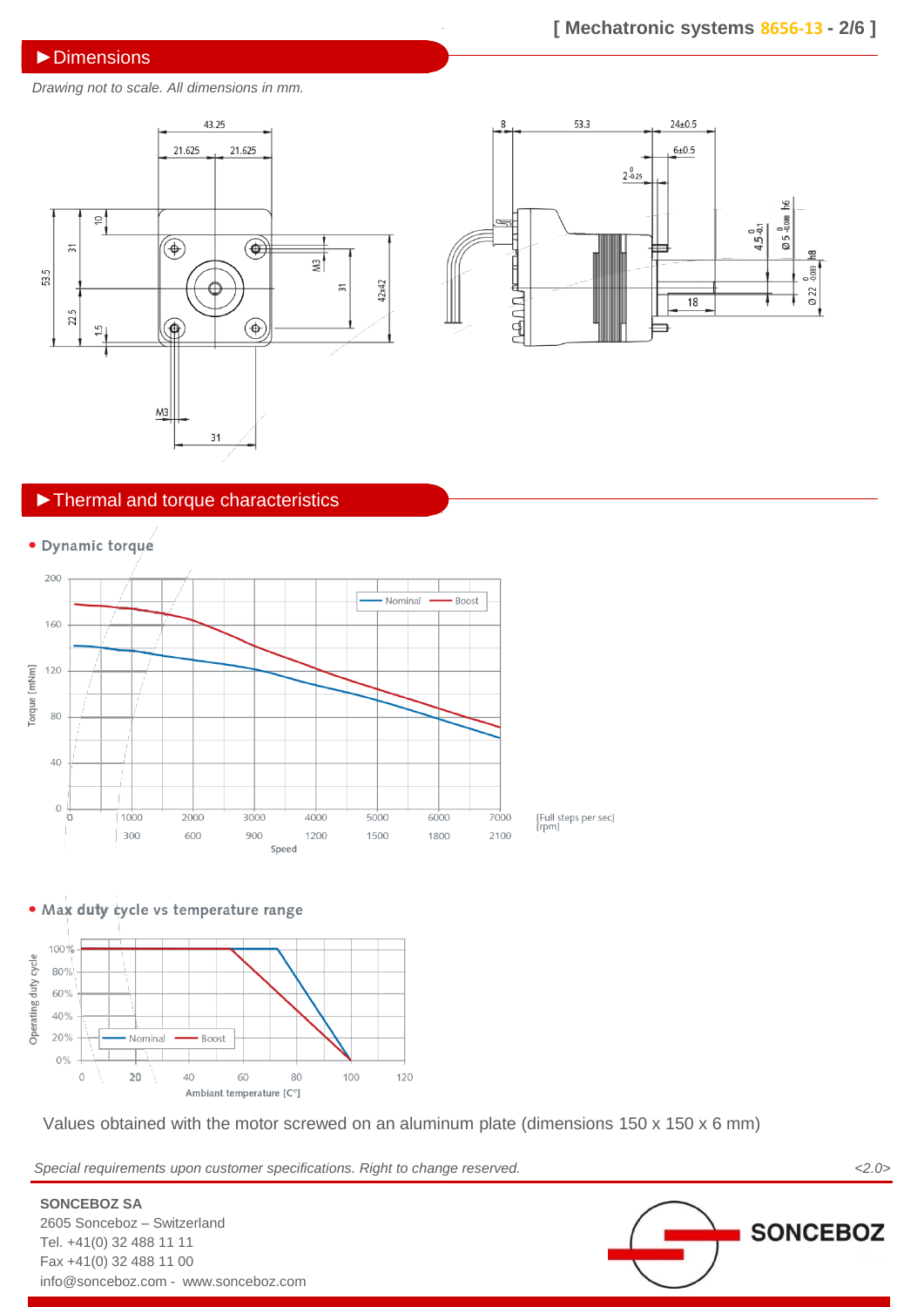►Electrical Interface

# **CONNECTOR**

· Header MICRO-FIT 3.0 8p

• MOLEX n° 43045 0812

| <b>GND</b>  | $+24$ VDC |
|-------------|-----------|
| Common      | Pulse     |
| Dir         | Boost     |
| Step select | Enable    |

Matching products: Molex female terminal: 43030 (series) Molex female housing: 43025 0800

## Front view

# **PIN ASSIGNMENTS**

| $+24$ VDC  Power supply |                                                                            |
|-------------------------|----------------------------------------------------------------------------|
| GND  Power ground       |                                                                            |
|                         | Common  Ground for logical inputs (Step select, Dir, Enable, Boost, Pulse) |
|                         | Pulse  Microstep clock input (active on rising edge)                       |

| <b>Pin</b>         | <b>Description</b>    | <b>Version</b>    | State 0                                      | State 1                                        |
|--------------------|-----------------------|-------------------|----------------------------------------------|------------------------------------------------|
|                    |                       | Standard version  | $1/2$ step<br>(= 400 microsteps/revolution)  | $1/8$ step<br>(=1600 microsteps/revolution)    |
| <b>Step select</b> | Microstep resolution  | Low noise version | $1/8$ step<br>(= 1600 microsteps/revolution) | $1/256$ step<br>(=51200 microsteps/revolution) |
| Dir                | Direction of rotation | All               | <b>CW</b>                                    | CCW                                            |
| <b>Enable</b>      | Power ON              | All               | <b>OFF</b>                                   | ON                                             |
| <b>Boost</b>       | Increase in torque    | All               | <b>OFF</b>                                   | ON                                             |

Note: Step select input is only selectable when Enable = 0 (current OFF)

## **INPUTS**



R = 470  $\Omega$ , excepted for the pulse input R = 220  $\Omega$ .

An external resistor can be added in series with the input to increase the logical voltage up to 24 VdC. For Vin = 24 VdC, the external resistors would be 1.2 kΩ for the pulse and 2.7 kΩ for the others inputs.

*Special requirements upon customer specifications. Right to change reserved. <2.0>*

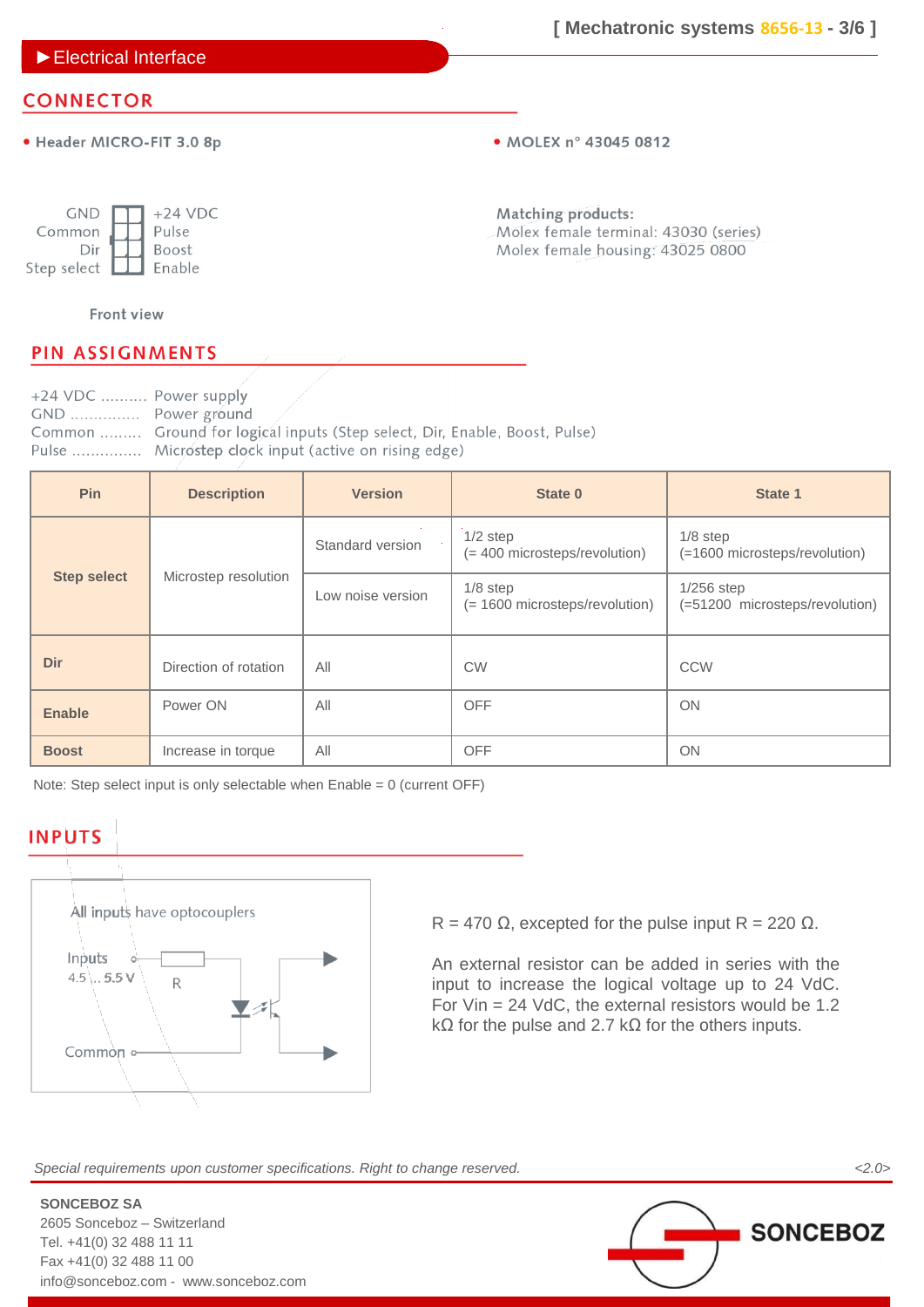# **CHARACTERISTICS**

| <b>Characteristics</b>                  | <b>Symbol</b> | Min          | <b>Typ</b>               | <b>Max</b>               | <b>Unit</b> |
|-----------------------------------------|---------------|--------------|--------------------------|--------------------------|-------------|
| Input control voltage low               | Vil           | $\mathbf{0}$ | $\mathbf{0}$             | 0.8                      | $\vee$      |
| Input control voltage high              | Vih           | 4.5          | 5                        | 5.5                      | $\vee$      |
| <b>Input current high [Pulse]</b>       | Lin           | 12           | 16                       | 20                       | mA          |
| Input current high [Dir, enable, Boost] | Lin           | 6.5          | 8                        | 9.5                      | mA          |
| <b>STEP pin low</b>                     | Tstpl         | 2.5          | $\overline{\phantom{a}}$ | $\overline{\phantom{a}}$ | μs          |
| <b>STEP pin high</b>                    | Tstph         | 2.5          | $\overline{\phantom{a}}$ | $\overline{\phantom{a}}$ | $\mu s$     |
| Setup time for input change to STeP     | Tsu           | 800          | $\overline{\phantom{0}}$ | $\overline{\phantom{a}}$ | $\mu s$     |
| Hold time for input change from STeP    | Th            | 2.5          | $\overline{\phantom{a}}$ |                          | $\mu s$     |

# **TIMING DIAGRAM**



*Special requirements upon customer specifications. Right to change reserved. <2.0>*



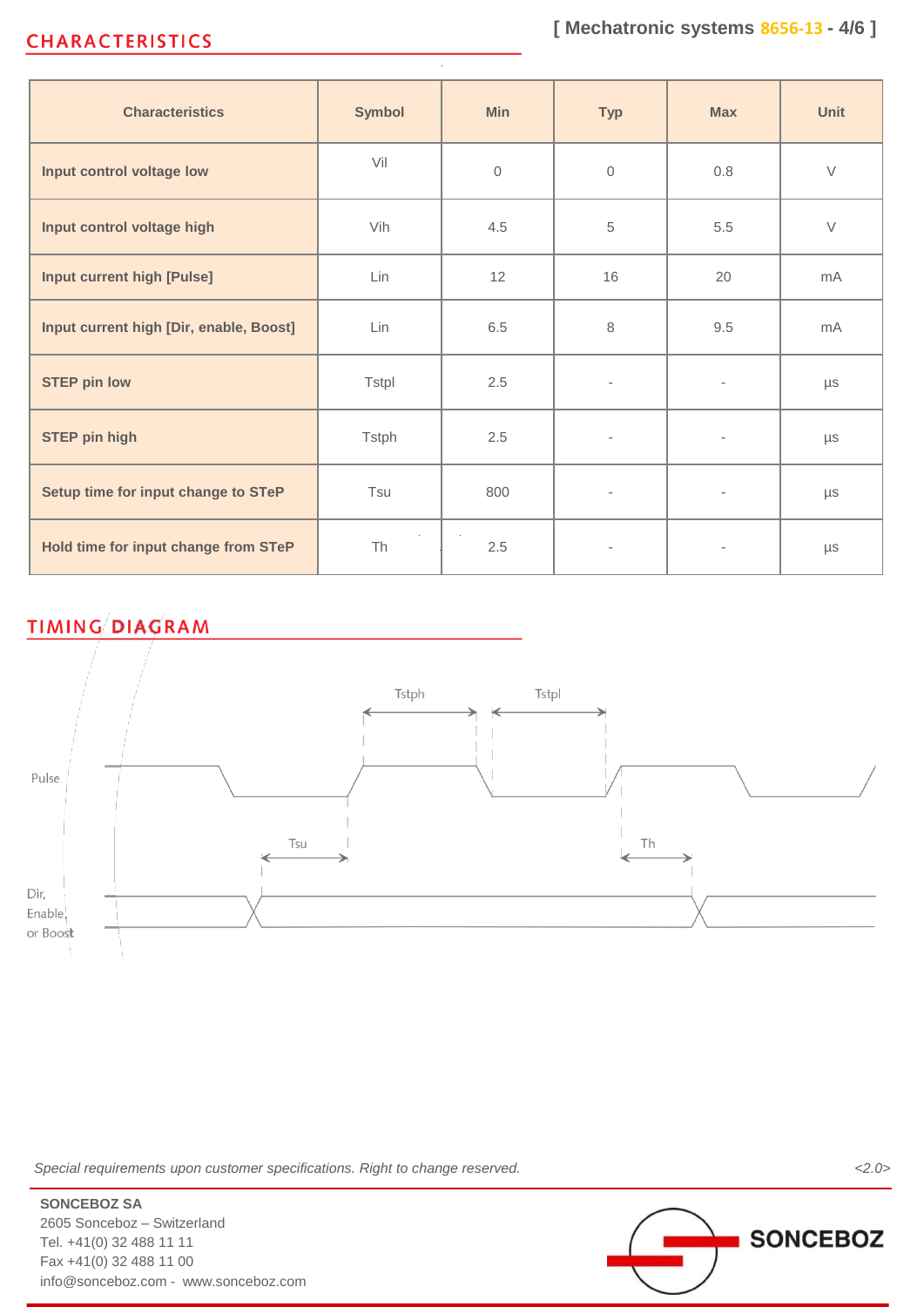### ►Working conditions

• **Operating temperature range** ........................... 0 to 70° C (Inominal, see graph. Max duty)

• **Protection class** ............................................... IP50

#### **• Thermal and over/under voltage protections**

If the motor temperature exceeds 100° C or if the supply voltage comes outside its operating range, the driver is auto-matically switched off. This is intended to protect components from failure due to excessive temperature or under / over voltage.

To restart the motor after cut off, a rising edge must be applied on the ENABLE input when temperature or voltage error has been cleared. Thermal hysteresis is  $\sim 10^{\circ}$  C and voltage hysteresis is  $\sim 1$  V.

#### ►Installation

#### **• Cables and power supply:**

The cables used must have an insulation temperature of at least 105° C. The motor interface must be SELV type (Sepa- rated Extra Low Voltage). The cables between the power supply and motor must no be longer than 1 m and a minimal AWG24 diameter must be respected. Every system is delivered with 2 fastening screws and a 25 cm connection cable.

#### • **Temperature and protections:**

Max. temperature of motor and electronic ......... 100° C

It is possible to improve the motor's heat dissipation by fixing it to a metal plate which acts as a heat sink and by using thermoconductive paste. If the motor is accessible or its temperature is high, it may be necessary to fit protecting ele- ments for the safety of the user.

*Special requirements upon customer specifications. Right to change reserved. <2.0>*